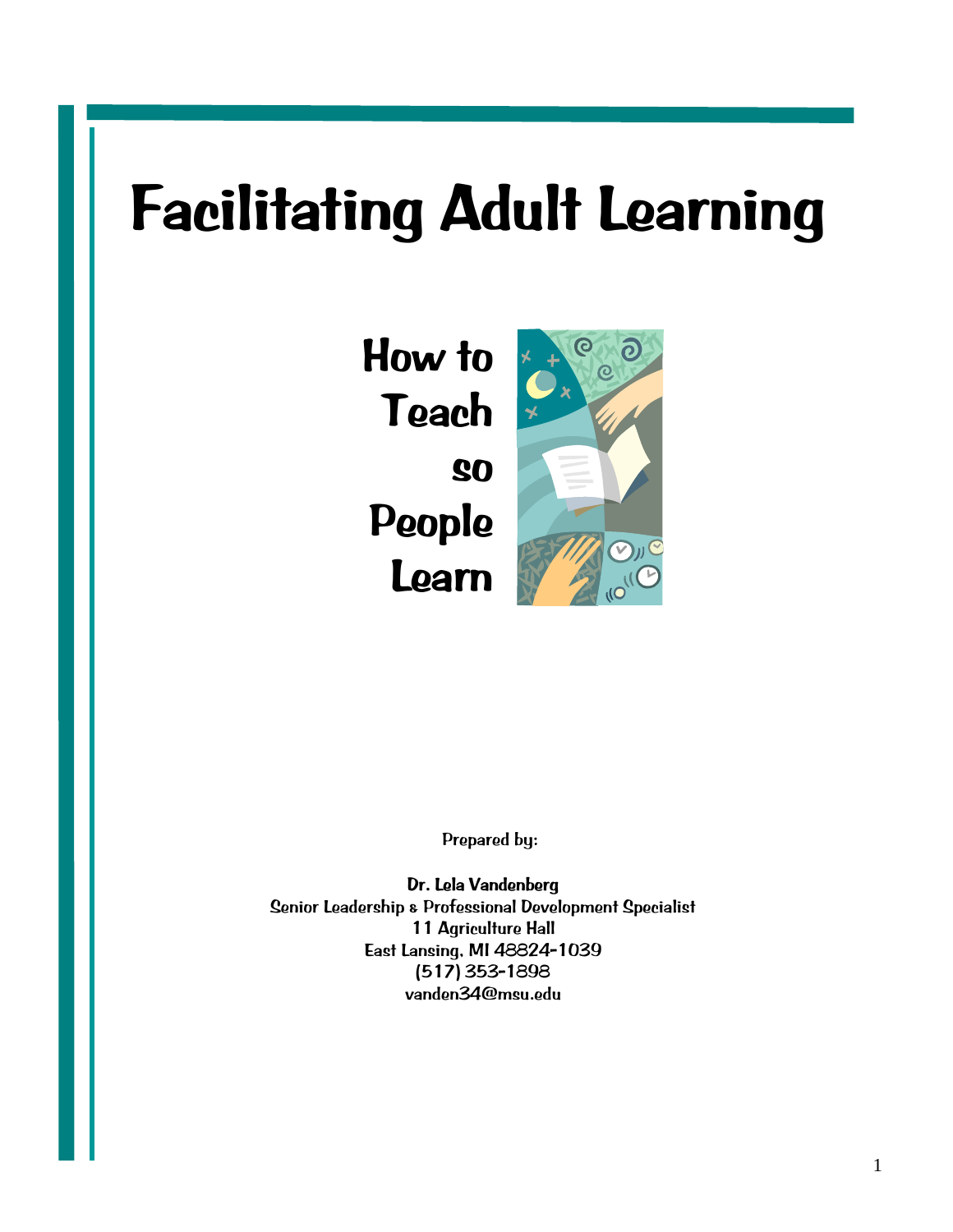## **Five Principles of Adult Learning**

It's one thing to teach. It's another thing to learn, and the two don't always go hand‐in‐hand. As educators, our job is to **facilitate learning**, that is, to do what we can to make sure people learn what we want to teach them. Incorporating five basic principles in your program design can ensure that your learners really do learn. These are based on years of research in adult learning.

- **1) Personal Benefit.** Adult learners must be able to see the personal benefit of what they are learning, and how it satisfies a need they have. They are motivated to learn if the learning
	- **-** Solves or avoids a problem for them;
	- **-** Provides an opportunity or increased status;
	- **-** Leads to professional or personal growth.
- **2) Experience.** Adult learners come to each learning event with a unique background of knowledge and experience. They are motivated to learn if the learning
	- Involves them in sharing what they know;
	- Builds on what they know;
	- Validates their expertise.
- **3) Self Direction.** Adult learners are self‐directed and must have some control over what they are learning. They are motivated to learn if they can
	- Take charge of their learning and make decisions about the content and process;
	- Contribute to the learning of their co-learners;
	- Have some degree of independence in the learning process.
- **4) Application & Action.** Adult learners are busy, practical, and learn by doing. They learn best when
	- There is immediate application for the learning;
	- They participate actively in the learning process;
	- They can practice new skills or test new knowledge before leaving a learning session.
- **5) Learning Styles.** Adult learners approach learning in a great variety of ways, from hands‐on and moving to using their eyes, ears, and/or logic to anchor new skills and knowledge. They learn best when
	- **-** The learning taps into a mix of learning styles that fit their preferences and stimulate their 'multiple intelligences';
	- **-** Multiple means are used to represent the material being learned.

#### **Key references available in the Professional Development Library:**

Bowman, S. 2003. **How to Give It so They Get It**;

Knowles, M. et al. 2005. **The Adult Learner**;

Stolovitch, H.D. and Keeps, E.J. 2002. **Telling Ain't Training**;

Tamblyn, D. 2003. **Laugh and Learn**;

Vella, J. 2002. **Learning to Listen Learning to Teach**;

Wlodkowski, R.J. 2008. **Enhancing Adult Motivation to Learn.**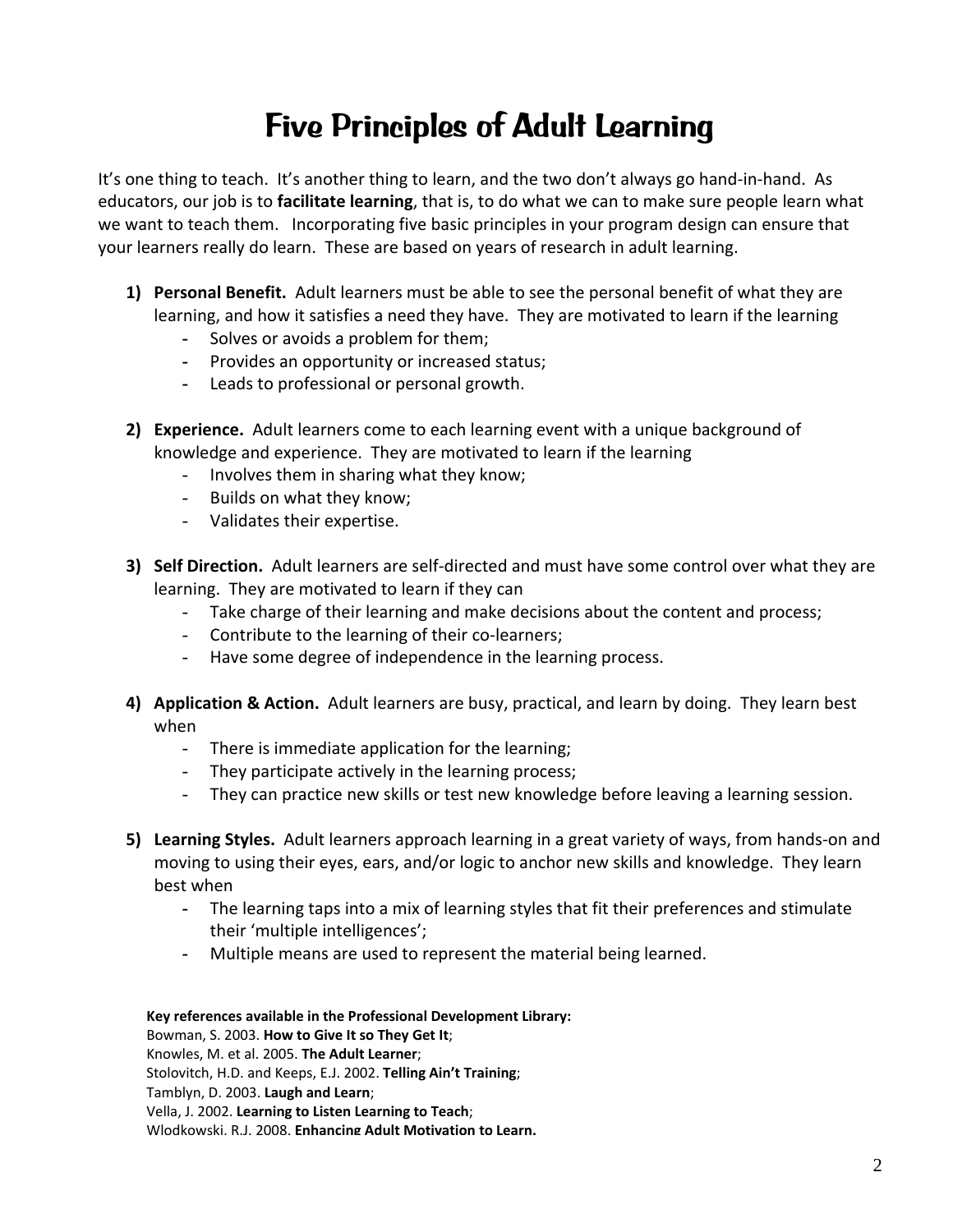## **Techniques for Facilitating Learning**

There are a number of powerful methods to help your learners retain what you teach. If you are lecturing, with or without PowerPoint, stop every 15‐30 minutes and engage learners in an activity to reinforce learning. For some topics, learners may already know some of what you'll teach, or have experience with it. Some of the activities suggested below involve having them brainstorm first, with you filling in the blanks in their knowledge afterwards. These participatory methods focus on **five participatory processes:** reflecting, summarizing, sharing knowledge, teaching, and receiving feedback. Each of these is described below, with suggested learning activities.

#### **A. REFLECT**

Learning is enhanced if we are given a chance to reflect, review, and personally relate to the material and how we might apply it. Give participants a log or journal, then use a variety of ways to have participants stop and reflect periodically for a few minutes on what they've learned and how they might use it. After the reflection time you can have them volunteer to share, share in small groups, or not share. Here are six examples:

- 1) Most Important: Write three things you just learned. Now put a star by the most important.
- 2) Three Applications: Write three ways you can use or apply what you've just learned. Circle the *one you plan to do first.*
- **3) One Sentence:** *Write one sentence explaining what you learned in the last \_\_\_\_\_\_ minutes.*
- **4) One Question:** *Write one question that you have about what you've heard.*
- **5) Wow / How About:** *On a sticky note, write a "WOW"—something you learned that was important to you. On another sticky note, write a "HOW ABOUT"? question or other idea you might have. Post your notes on the two flip charts (labeled WOW and HOW ABOUT).* Build in some time to debrief the two charts.
- **6) Highlights:** *Spend the next four minutes reading and reviewing the notes and the other information in your packet. Highlight the important points. Write any questions you still have.*

#### **B. SUMMARIZE**

Having learners summarize, in a sentence or two, the most important things they have just learned is another powerful way to have them interact with the content and fix it in their minds. Here are 7 fun ways they can share their summaries with others.

**1) Best Summaries:** On an index card, each participant prepares a summary of the main points at the end of a segment or topic. On the other side of the card have them put a code or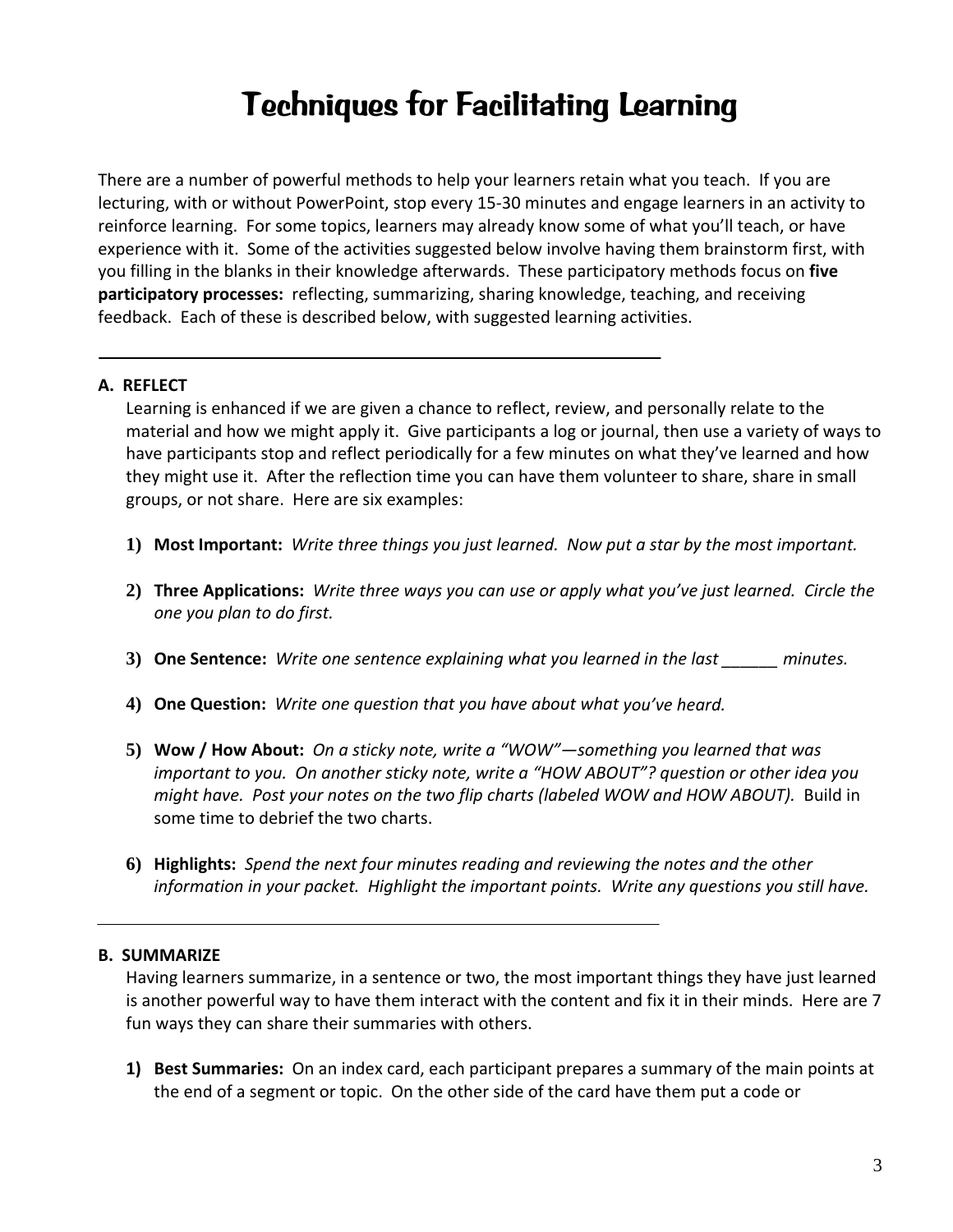identifying PIN. Teams of 4‐7 collect their cards and exchange them with another team. Then each team selects the best summary from the set of cards they were given. Each team reads the summary to the whole group. Also read the identifying PIN so the author can be congratulated.

- **2) Essence:** Explain this activity at the beginning of a presentation to spark a competitive spirit and motivate participants to pay close attention. Following the presentation, divide the group into teams of 3-7. There are four rounds. 1-Tell them to create a 32 word summary of what they have learned. Have each group read their summary, then participants vote for the best by raising their hands. There are two rules: they can only vote once, and they can't vote for their own team's summary. 2—Repeat the process but now the summary must be only 16 words. 3—Repeat the process for an 8‐word summary. 4—Repeat the process for a 4‐word summary. 5—Repeat the process for a 2‐word summary.
- **3) Superlatives:** After a presentation, ask participants to identify the most important piece of information or concept that you presented. Give them time to think and jot an idea down. Ask for responses. Then ask them to identify the most \_\_\_\_\_\_\_\_\_ thing you presented and share that with a partner. Take a few responses in the whole group. Continue this process, substituting superlatives in the blank. Some possible superlatives include: useful, controversial, difficult to understand, surprising, universal, obvious, etc.
- **4) Thirty‐Five:** After a presentation, distribute index cares to participants. Give them 2 minutes to write one sentence that summarizes an important idea they learned. Have them stand up and exchange their card, blank side up, with someone else. They should continue exchanging cards with others for about 20 seconds. At your signal have them find a partner and read each other the sentences on their cards. Tell them they have 7 "merit points" to distribute between their two cards (no fractions or negative numbers). They should write the allotted number on the blank side of the card, at the top. Repeat the process—exchange cards for 20 seconds, find a new partner, read the sentences, assign points—four more times. Ask them to return to their seats and add up the points for the card they have. The highest possible score is 35. Last comes the count down to the winning sentence. Start counting down from 35. When a participant hears the number that is the total for the card they have, he or she should stand up and read the card. Do this for the top 5‐10 cards. You can invite participants to make brief comments. You can also offer to type the cards and send them out to participants.
- **5) Open and Closed:** At the end of a presentation, have each participant write a closed‐ended question and an open‐ended question on index cards. Warn them ahead of time that you will ask them to do this so they will pay close attention and take good notes. For round one, have them pair up and ask each other their closed questions. Have them switch partners 4 or 5 times. For round two, have them get in triads and ask each other their open questions.
- **6) Picture Summary:** Divide participants into small groups and give each a flip chart or flip chart sheet. Their task is to design a poster that summarizes the key points they've learned. There are 4 rules: 1—page limit is one sheet of paper; 2—only pictures can be used, which includes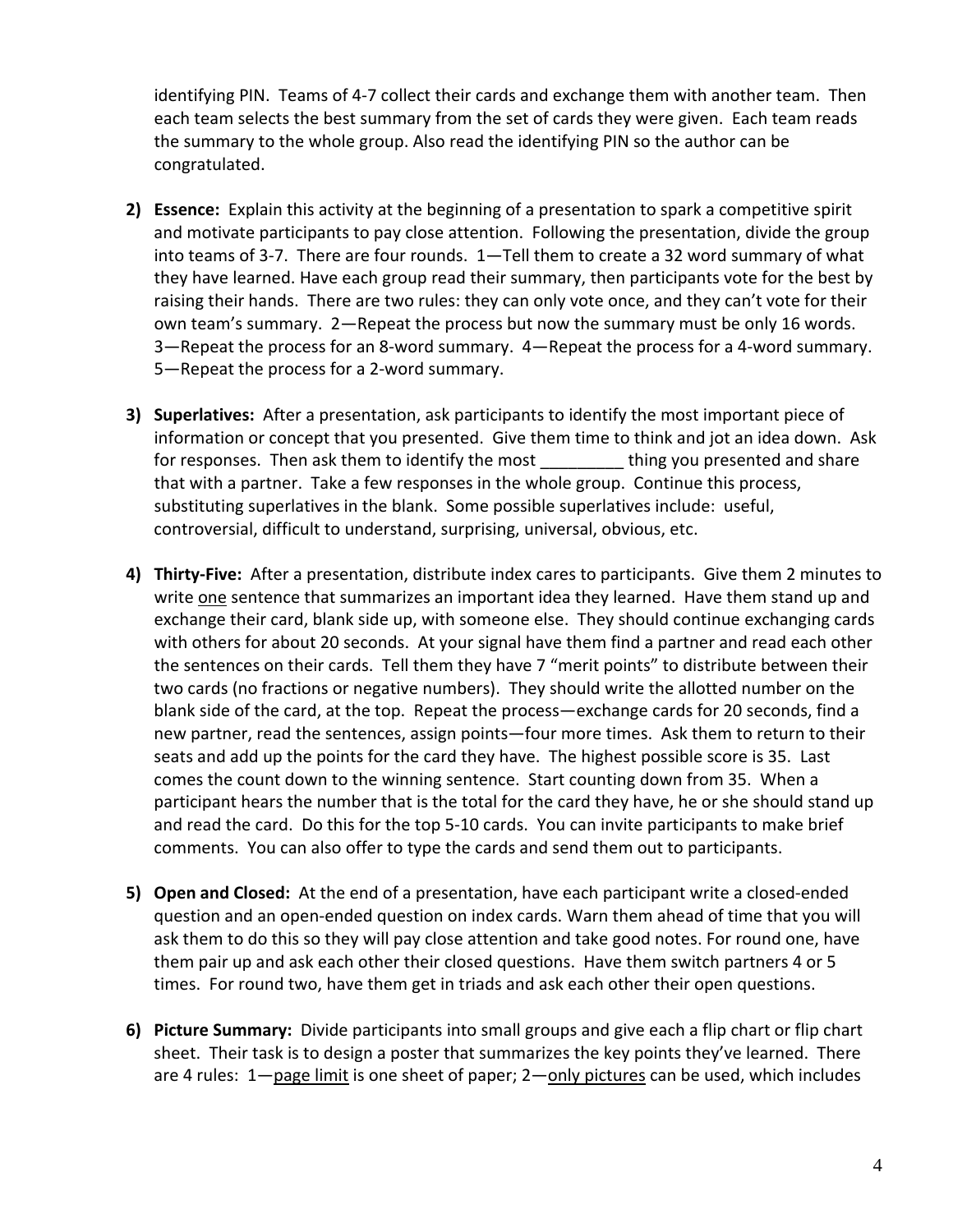graphics, symbols, icons, or diagrams but not words, letters or numbers; 3—joint effort, meaning that all team members should contribute; and 4—time limit is 5 minutes.

**7) Flip Chart Summary:** Divide participants into small groups and give each a flip chart or flip chart sheet. Their task is to design a poster that summarizes the key points they've learned. There are 3 rules: 1-page limit is one sheet of paper; 2-joint effort, meaning that all team members should contribute; and 3—time limit is 5 minutes.

#### **C. SHARE KNOWLEDGE**

Often learners have some knowledge of or experience with the subject they are learning. To build on what they know, to give them some control over content, and to validate their expertise try some of the following ideas.

- **1) Brainstorm:** Ask participants, in groups, to think about a question related to a topic and brainstorm answers on a flip chart sheet. Have each group share, and then you fill in missing information verbally, and/or from a handout.
- **2) Leaky Fishbowl:** If participants have some but different levels or types of knowledge of the material you'll be covering, this is a good technique for tapping the knowledge of the group. Have 5-7 volunteers sit in a circle in the middle of the group. If the group is large, have them pass a microphone around. Have a set of questions ready, and give the small group a question to discuss. There are two rules: only those in the middle of the circle can talk; and those outside the circle can join it by standing behind someone until an inner circle participant voluntarily vacates his or her chair. Periodically give a new question to be discussed. If someone shares something that is incorrect, feel free to break in and question the group or provide the correct information. It's also a good idea to take notes on a flip chart during this process.
- **3) Item List:** Have a list or outline of the topics you are prepared to teach on a flip chart. Give participants a few sticky dots and have them mark the ones that are highest priority for them to hear about from you. Be sure you give most emphasis to those topics in your presentation, and spend less time on the low priority items.
- **4) Press Conference:** Give the outline of your presentation to participants as well as a brief overview of key objectives and major topics. Divide participants into small groups, using the same number of groups as topics you will be covering. Give each group a number of index cards, equal to the number of topics your presentation covers. Have the groups write one question for each topic to be covered. They should either label each card with the topic, OR use a different color of card for each topic. Collect all the cards; then redistribute them, giving all the cards of one topic (and color) to each group. Have the groups take turns grilling you with their questions, as in a press conference. Be sure to ask participants to help you answer the questions when they can.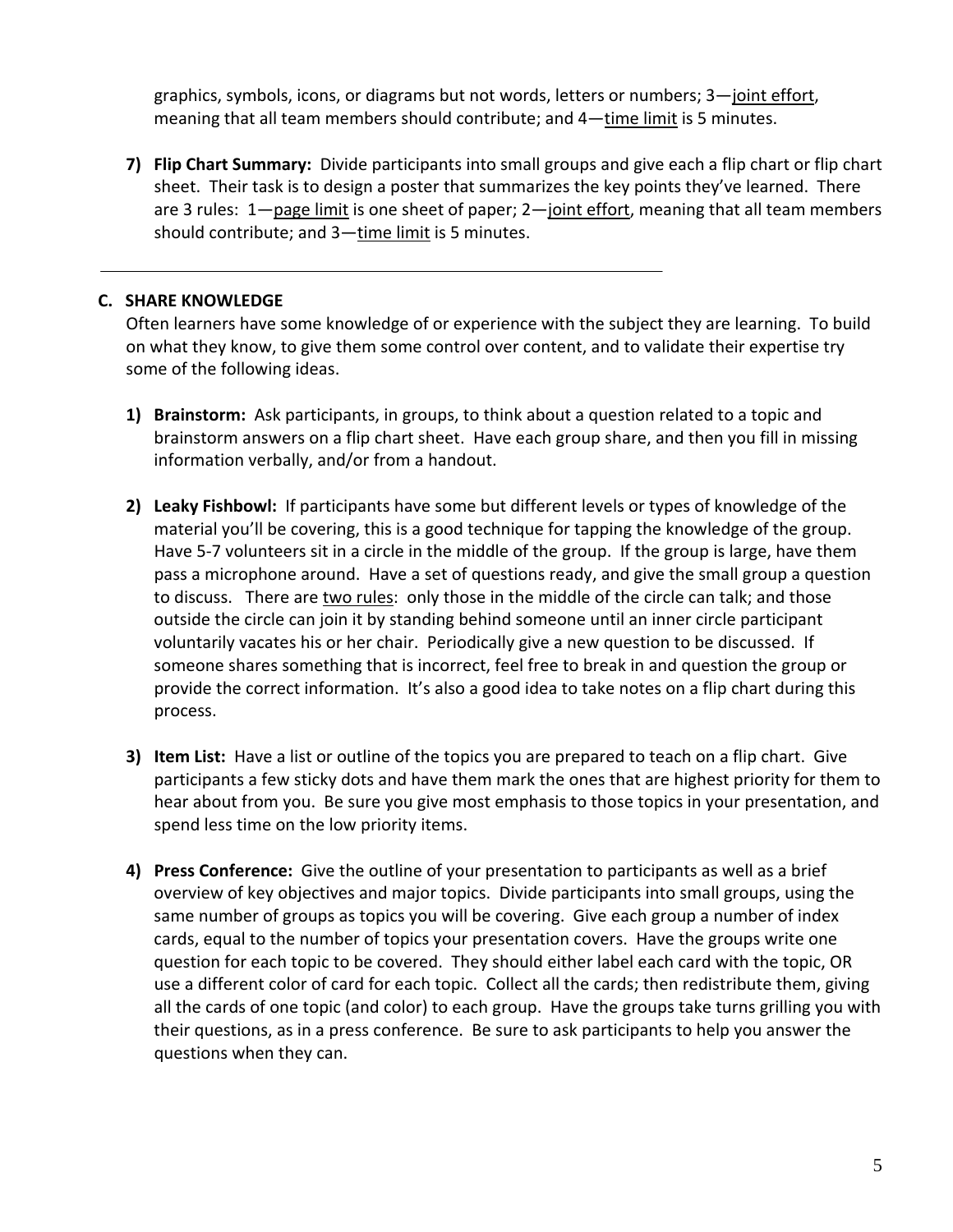- **5) EG Hunt:** After a presentation or a portion of a presentation, have small groups of participants brainstorm and come up with specific examples of a principle, concept, or skill. Have each group share their example in the large group.
- **6) Confusion:** Give your presentation in segments. After each segment have participants write two questions or points of confusion anonymously on two index cards. Give them 1 minute. Have them stand up and exchange the cards with the written side down, with as many people as possible for about 30 seconds. When you call time, they should sit down with the two cards left in their hands. Then conduct a question and answer session with participants volunteering to read a question on one of their cards. Be sure to ask if any of the participants can answer or explain before you do.

#### **D. TEACH**

We learn best what we have to teach. Here are some ideas for engaging the learners in teaching.

- 1) **Pair Share**—Have participants take a minute to tell a partner what they've learned and how they will use it.
- 2) **Triad Teaching**—Divide participants into threes and have each person—either verbally or with symbols, icons or drawings—teach the other(s) something they have learned.
- 3) **Showtime**—Divide participants into small groups and assign each a portion of the material that has been presented. Have each group prepare and give a short, creative, playful presentation on their topic.

### **E. RECEIVE FEEDBACK**

Adult learners enjoy getting feedback on what they have learned. Fun ways to self‐test what they have learned motivates and empowers them to take more active control of their learning.

- **1) Bingo:** In advance, create at least 25 questions that cover the material you will be presenting. In creating the questions, ask yourself: *If they can only take away 25 things from what I presented, what would I want those to be?* Create a one‐page 5x5 matrix, a grid with 25 boxes. Put a one‐word or short‐phrase answer to each of your questions in each of the boxes. Either at the end or at intervals during your presentation, ask one or more of the 25 questions. Have participants find the answers on their cards either individually or in pairs or teams. Tell them that as soon as the individual or team thinks they have the right answer, they should stand up. The first to stand gets to share their answer. If they're correct, they get to cross off a box on their sheet. If wrong, the next one standing gets to give an answer. Continue until someone gets BINGO or until you've gone through all the questions and answers.
- **2) Jeopardy:** *Before the training***,** think of four or five categories that you would want participants to know about. Create questions on the most important topics in those categories; write each on a 5x7 or 8x11 card or sheet; assign a point/monetary value to each question; and write this